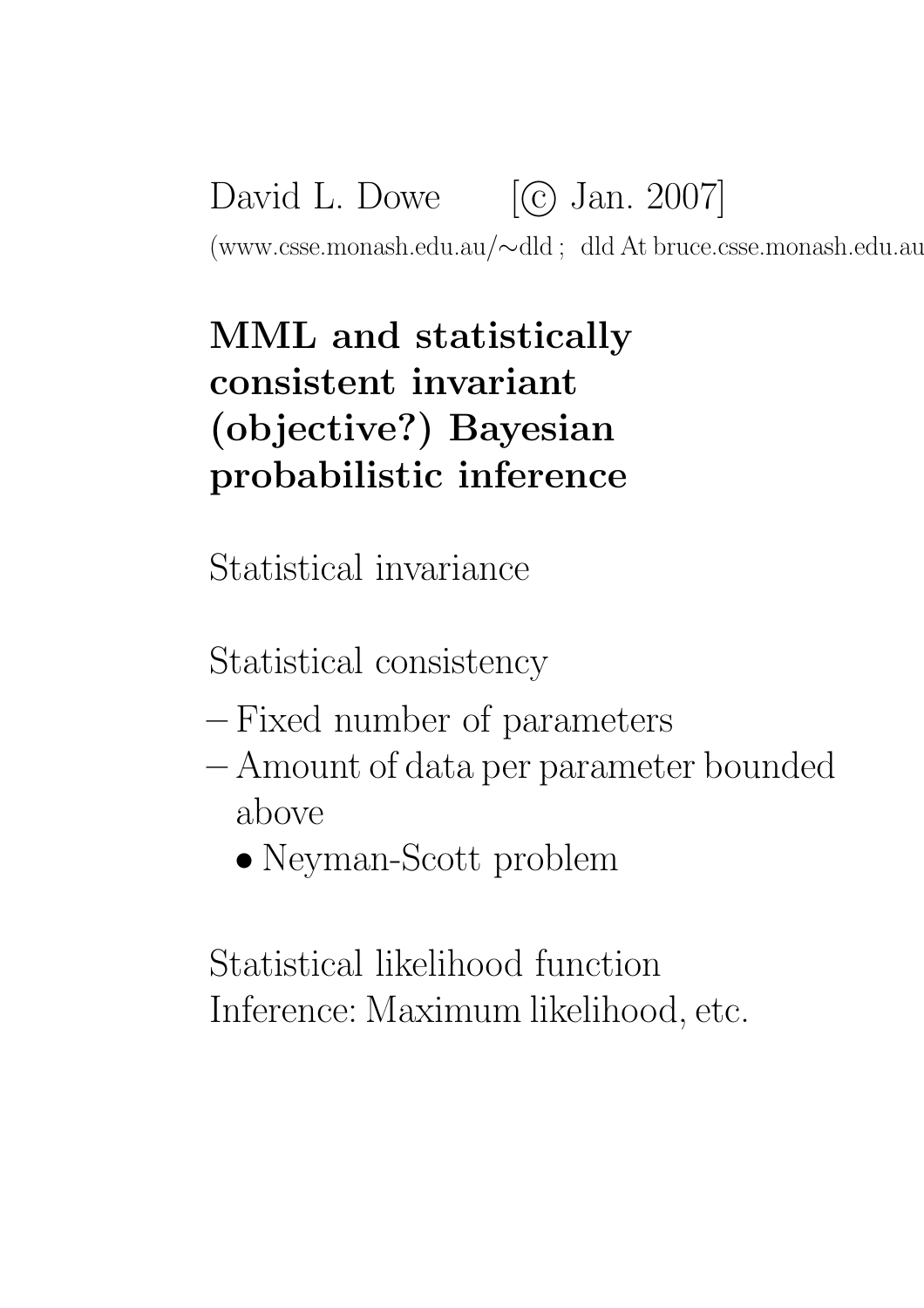### Evidence-based medicine

- Statistical inference
- Machine learning
- Econometrics
- Inductive inference
- "Data mining"

Inference One model (typically)

### Prediction

Possibly more than one model Models can be averaged

- non-weighted (equal weights), or
- weighted (different weights)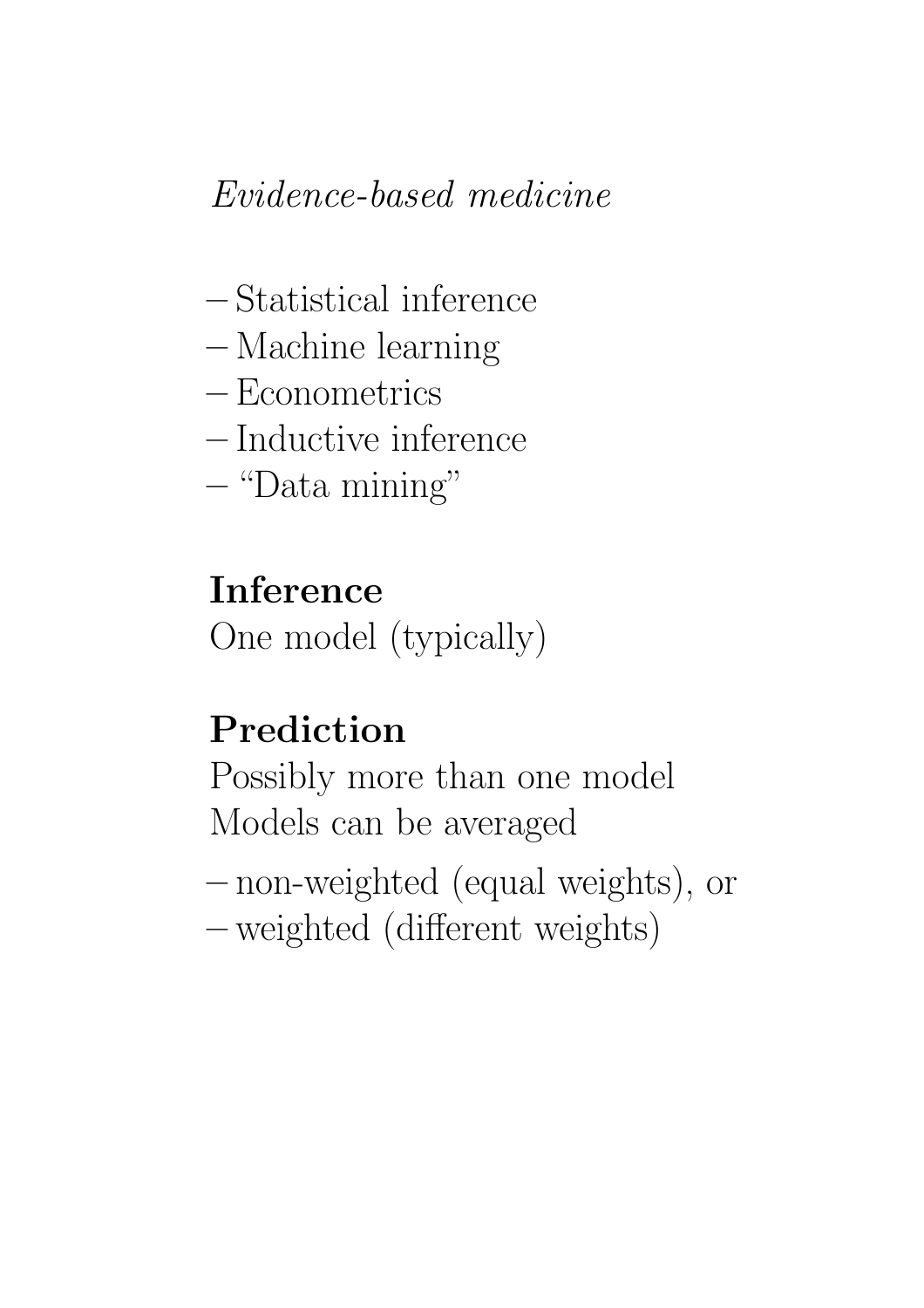# Easy problems

- $-$  Known likelihood function  $f(D|H)$ ,  $Prob(Data|Hypothesis), f(x|\theta)$
- Fixed number of parameters Amount of data per parameter unbounded
- Little noise

# Intermediate problems ...

# Hard(er) problems

- (Unknown likelihood function)
- Much noise
- Amount of data per parameter bounded above  $-$  e.g.,
	- Neyman-Scott problem (with known) likelihood function)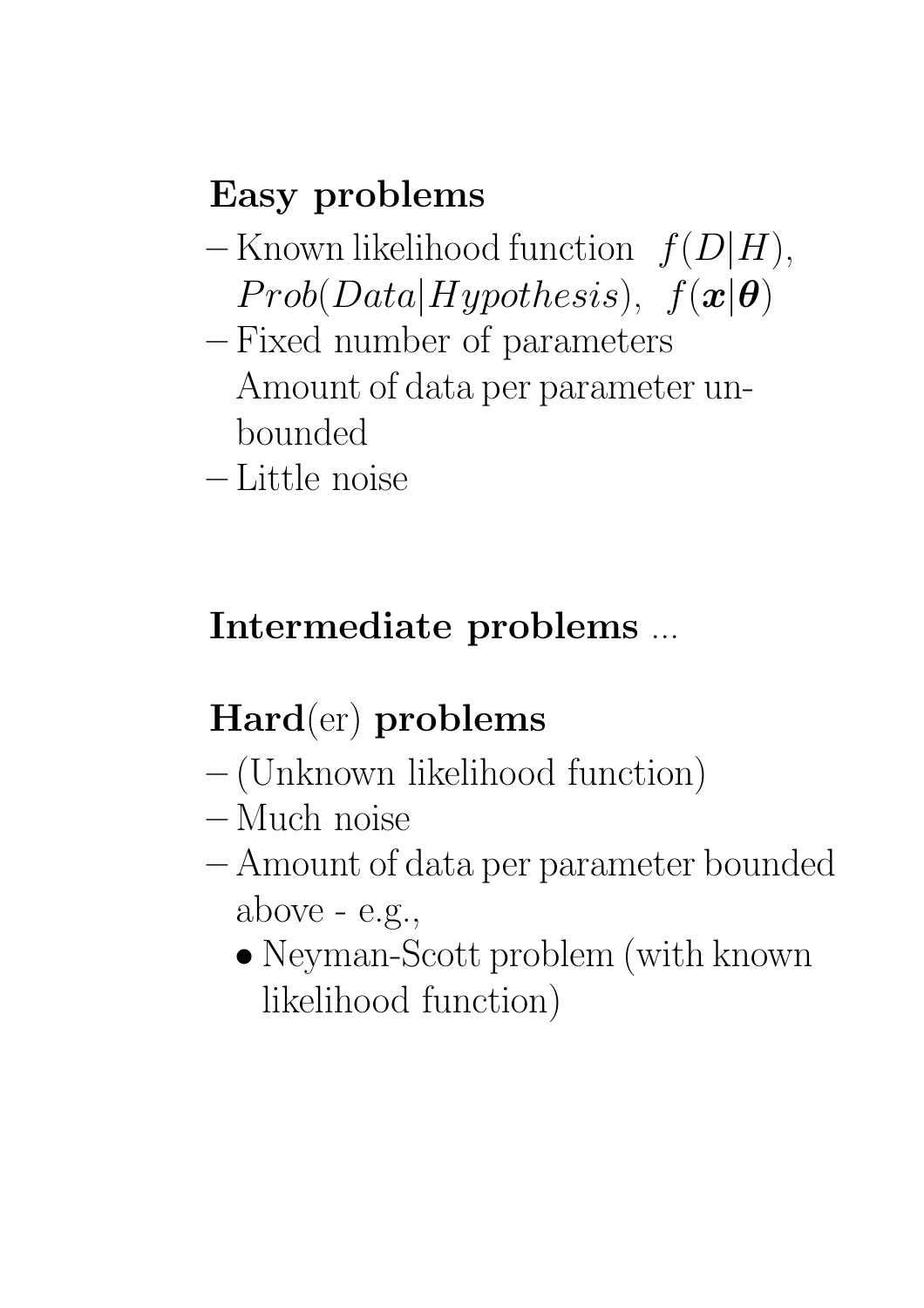### Desiderata (in inference)

Statistical invariance

- Circle:  $\hat{A} = \pi \hat{r}_1^2$
- $-\text{Cube:} \hat{i} = \hat{A}^{1/2} = \hat{V}^{1/3}$
- $-\text{Cartesian}/\text{Polar}: (\hat{x}, \hat{y}) = (\hat{r} \cos(\hat{\theta}), \hat{r} \sin(\hat{\theta}))$

#### Statistical consistency

As we get more and more data, we converge more and more closely to the true underlying model (But what if data-generating source is outside our model space?)

#### Efficiency

Not only are we statistically consistent, but as we get more and more data we converge as rapidly as is possible to any underlying model.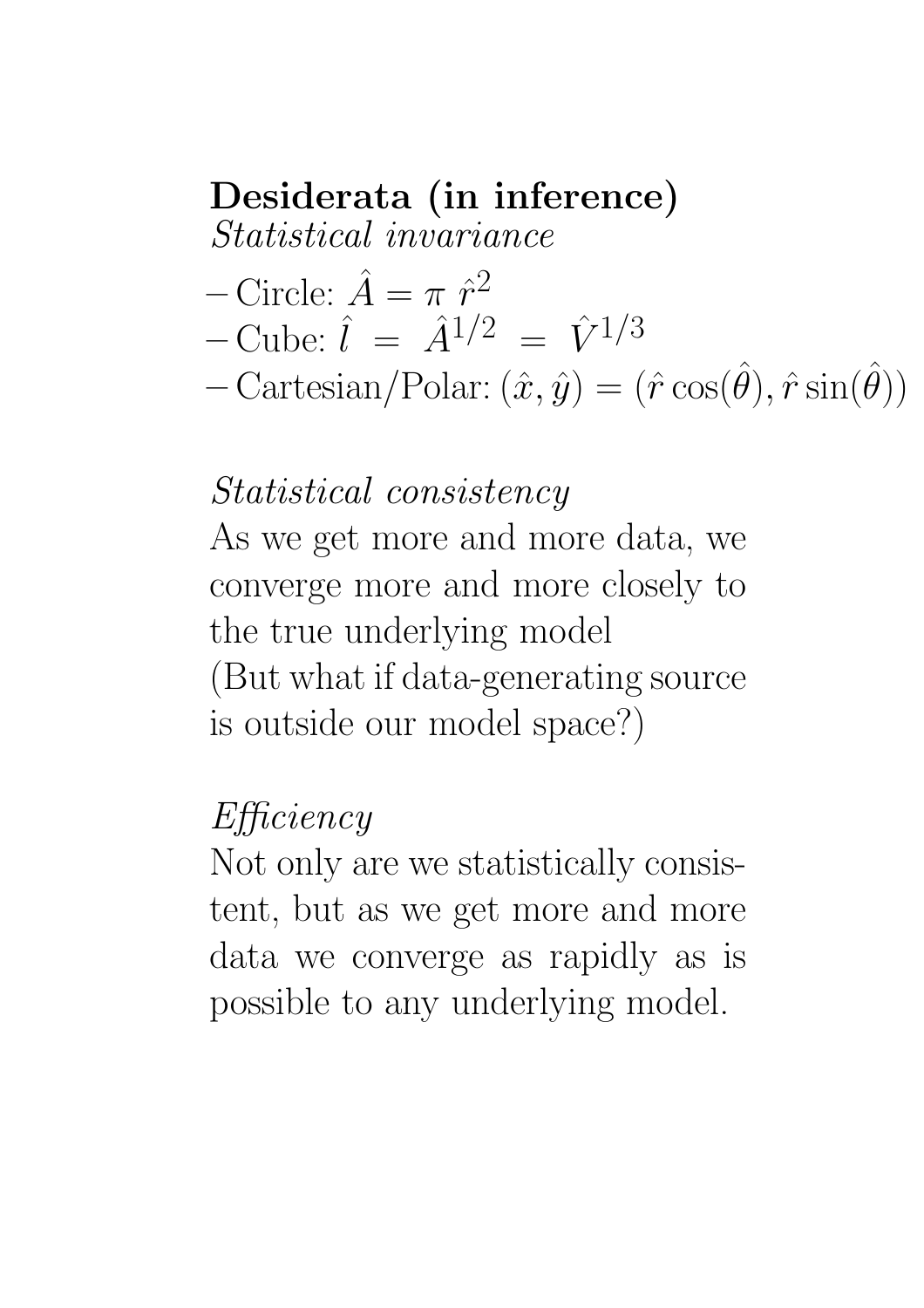#### Some methods of inference

Maximum Likelihood: Given data D, choose (probabilistic) hypothesis  $H$  to maximise  $f(D|H)$  and minimise  $-\log f(D|H)$ .

- Statistically invariant − but tends to over-fit, "finding" nonexistent patterns in random noise
- Also, how do we choose between models of increasing complexity and increasingly good fit e.g., constant, linear, quadratic, cubic, ...?
- Also, maximum likelihood chooses the hypothesis to make the already observed data as likely as possible.

But, shouldn't we choose  $H$  so as to maximise  $Pr(H|D)$ ?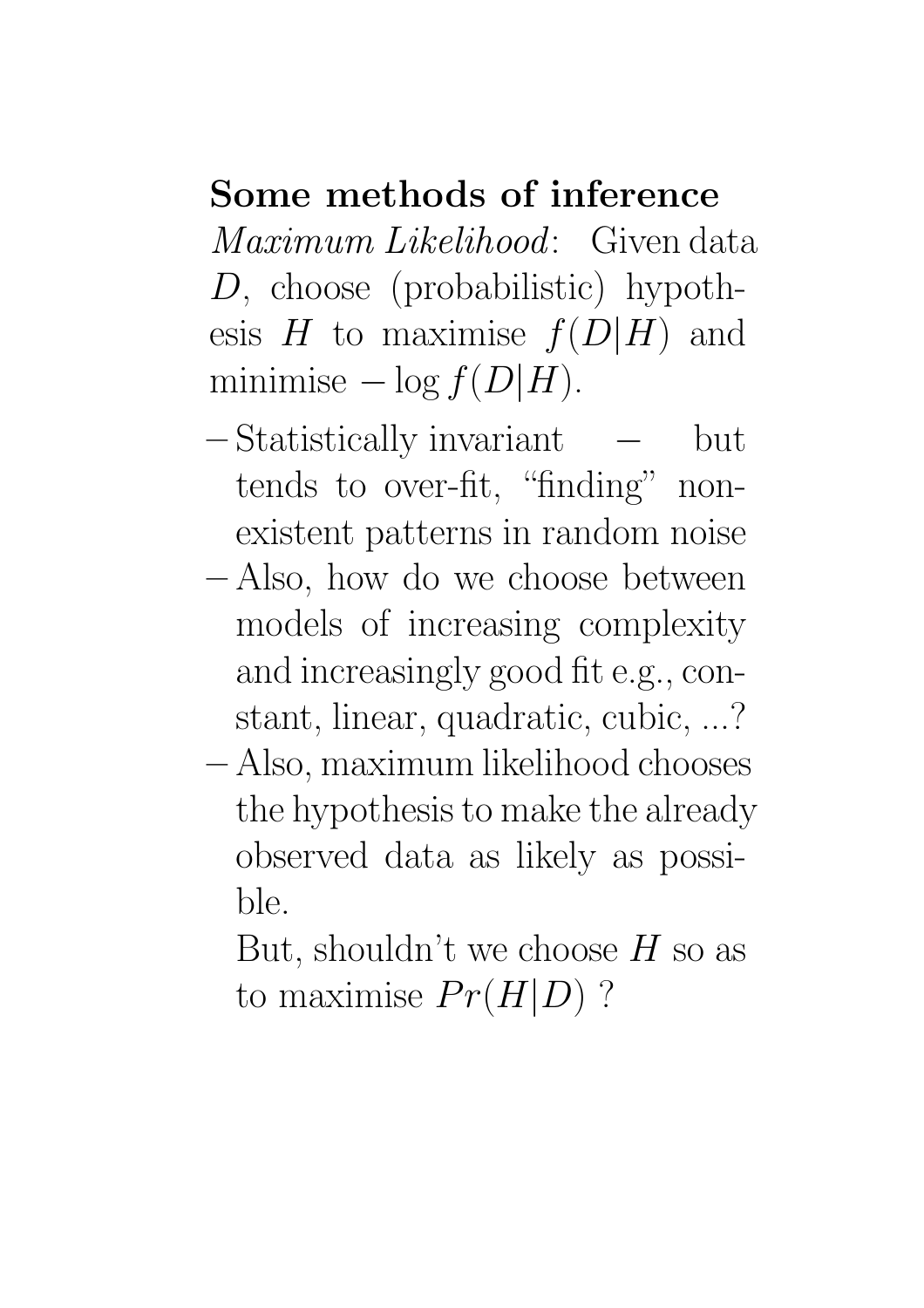Bayesianism, prior prob's,  $Pr(H|D)$ Prior probability,  $Pr(H)$ 

 $Pr(H)$ . $Pr(D|H) = Pr(H\&D)$  =  $Pr(D\&H) = Pr(D).Pr(H|D)$ 

So,  $Pr(H|D) = \frac{Pr(H).Pr(D|H)}{Pr(D)}$ = 1  $\frac{1}{Pr(D)}(Pr(H).Pr(D|H))$ 

 $posterior(H|D) = \frac{prior(H) \ . \ likelihood(D|H)}{marginal(D)}$ 

Probability vs probability *density* 

What is your (friend's) height? weight? Measurement accuracy - used in MML in lower bound for some parameter estimates, but overlooked and ignored in classical approaches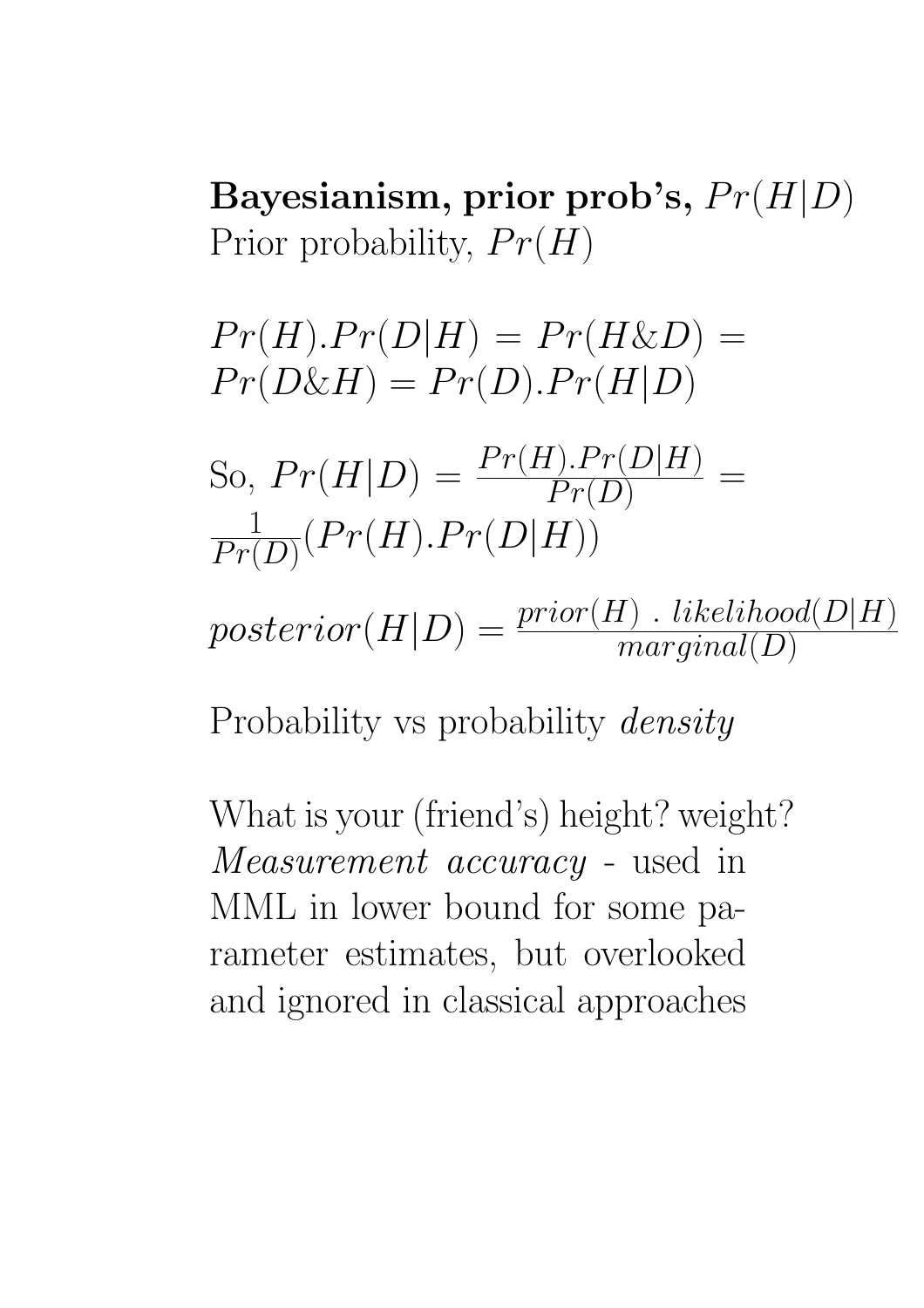Information Theory Given data  $D$  already observed,  $max_H Pr(H|D) =$  $max_{H} \frac{1}{Pr(}$  $\frac{1}{Pr(D)}(Pr(H).Pr(D|H)) =$  $max_H Pr(H)$ .  $Pr(D|H) =$  $min_H -\log Pr(H) -\log Pr(D|H)$ 

Can do this if everything is a probability and not a density, whereupon  $l_i = -\log_2 p_i$  is the binary codelength of an event of probability  $p_i$ 1 4 1 4 1 21  $\frac{1}{1}$ 4  $\frac{1}{1}$ 4  $\overline{2}$ 21  $\frac{1}{1}$ 4  $\frac{1}{1}$ 4 <u>3</u> 21  $\frac{1}{1}$ 8  $\frac{1}{1}$ 4  $\overline{6}$ 21  $\frac{1}{1}$ 16  $\overline{4}$ 21  $\frac{1}{1}$ 16  $\frac{5}{5}$ 21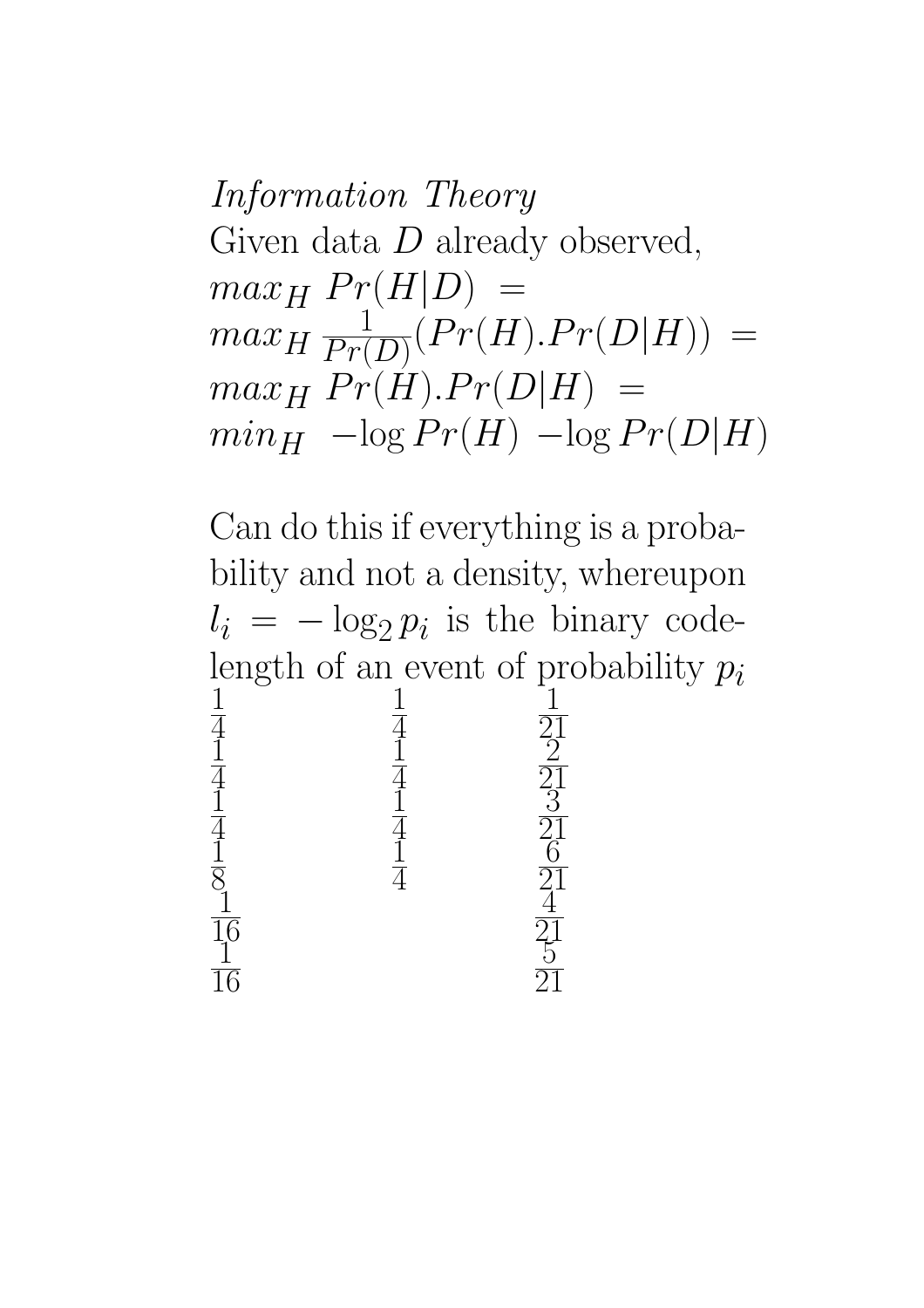Bayesian Maximum A Posteriori  $(MAP)$  maximises prior density multiplied by likelihood This is not statistically invariant. It also suffers the inconsistency and other problems of Max Likelihood.

Minimum Message Length (MML) is statistically invariant and has general statistical consistency properties (which Maximum Likelihood and Akaike's Information Criterion (AIC) don't have).

- MML is also far more efficient than Maximum Likelihood and AIC
- MML is always defined, whereas for some problems AIC is either undefined or poor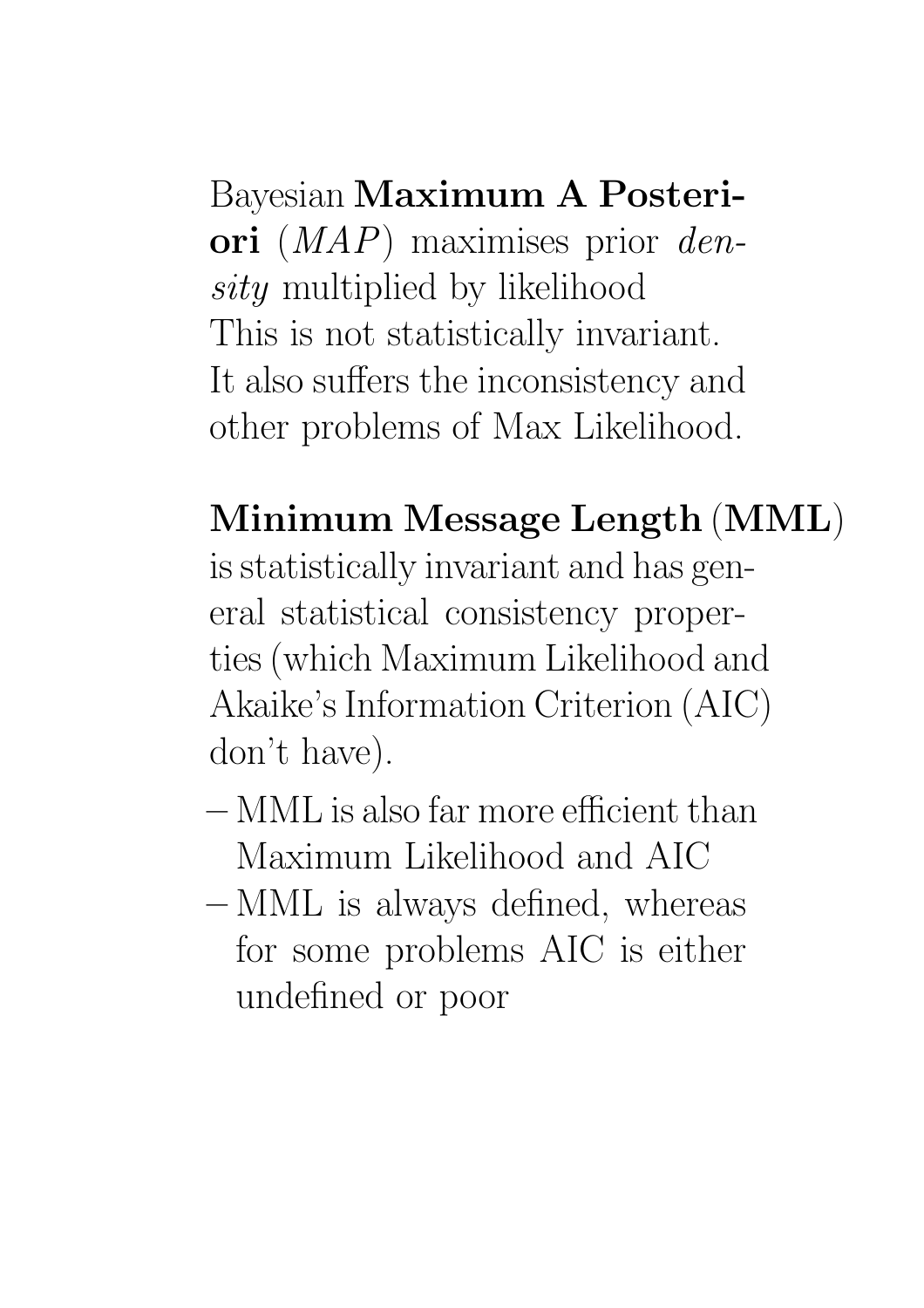## Turing Machine  $f: States \times Symbols \rightarrow \{L, R\} \cup Symbols.$

With binary alphabet,  $f : States \times \{0, 1\} \rightarrow \{L, R\} \cup \{0, 1\}.$ 

Any known computer program can be represented by a Turing Machine.

Universal Turing Machines (UTMs) are like a compiler and can be made to emulate any Turing Machine (TM).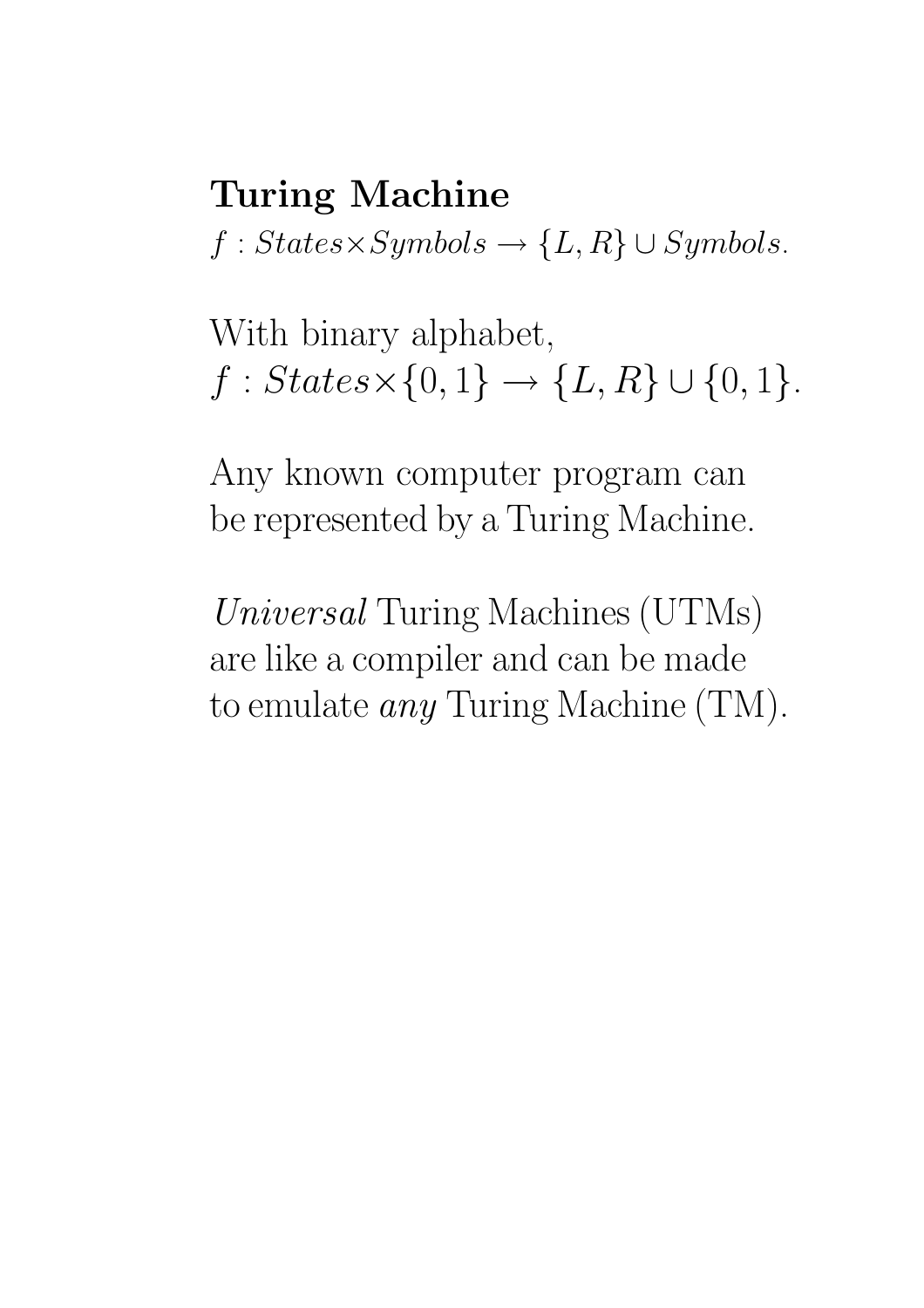Recalling from information theory that an event of probability  $p_i$  can be encoded by a binary code-word of length  $l_i = \log_2 p_i$ , and recalling from MML that choosing  $H$  to maximise  $Pr(H|D)$  is equivalent to choosing  $H$  to minimise the length of a two-part message,





we can see the relationship between MML, (probabilistic) Turing machines and (two-part) Kolmogorov complexity.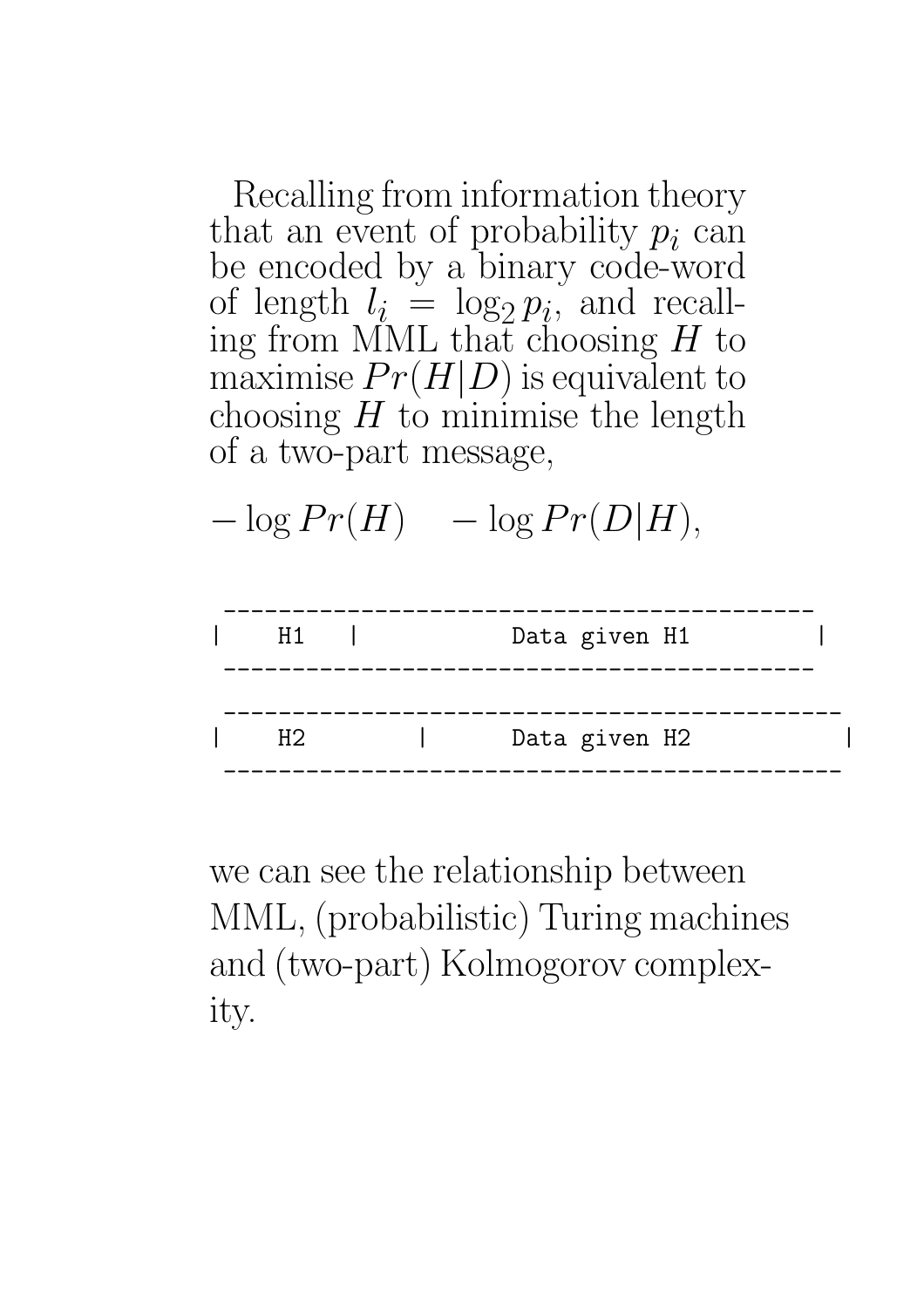### Kolmogorov complexity

The *Kolmogorov complexity* of a string, s, relative to some (Universal) Turing machine,  $U$ , is the length,  $|l|$ , of the shortest input l to U such that

 $U(l) = s$  and then U halts.

MML is Bayesian, and the choice of UTM is Bayesian.

But does this appeal to UTMs and Kolmogorov complexity give us a (fairly?) objective(?) Bayesianism?

In practice, use *approximations* to MML, typically quantising (rounding off) in parameter space: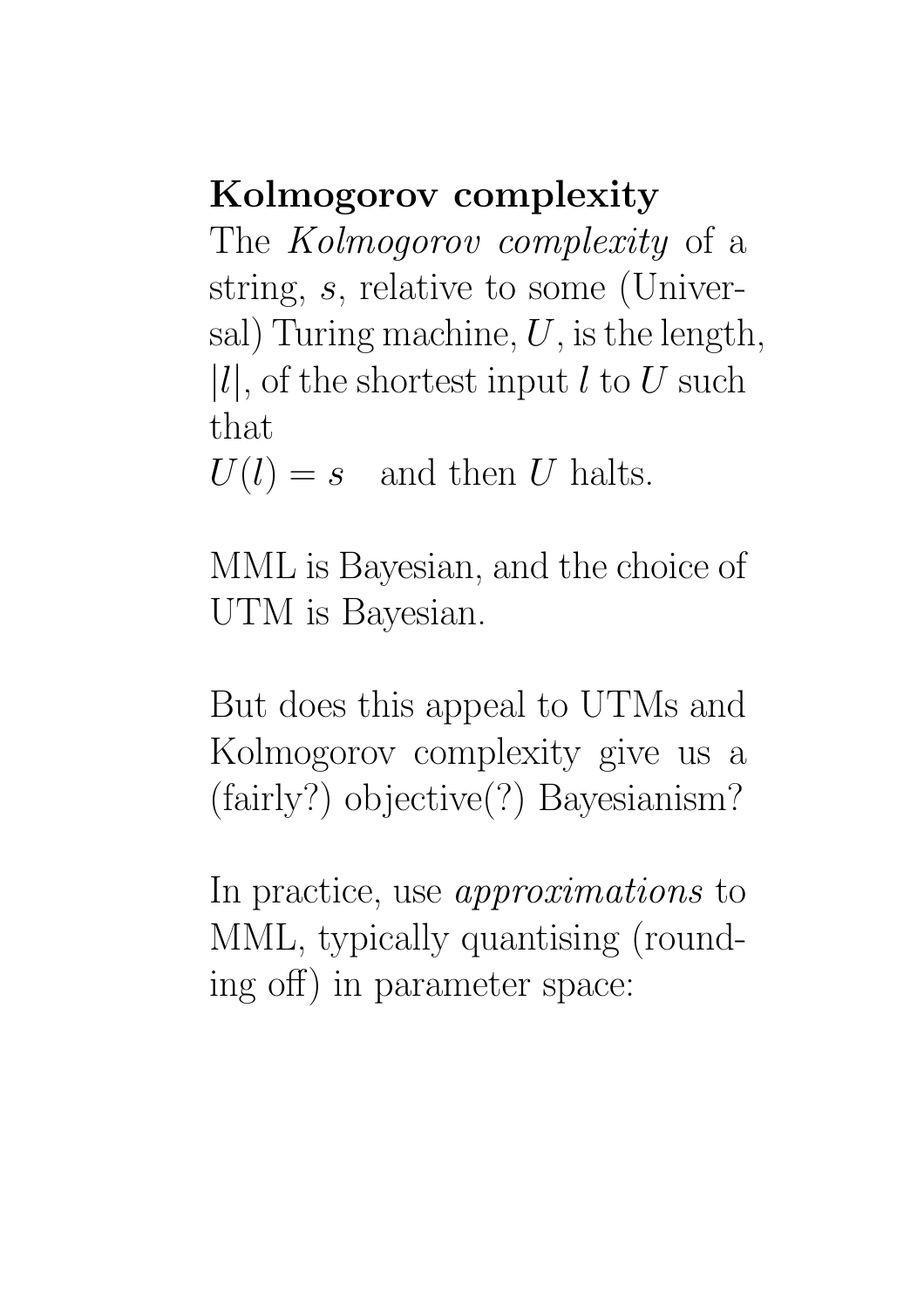#### Approximations to (Strict) MML For *discrete* variables, relatively easy.

For *continuous* variables (note measurement accuracy): MMLD [or  $I_{1D}$ ] ({1999,} 2002, ...)  $min_R -\text{log} (\iota_R\,h(\bm{\theta})\,d\theta) -^I$  $R h(\vec{\theta})$ .  $\log f(\mathbf{x}|\theta) d\theta$  $\sqrt{2}$  $R h(\vec{\theta}) d\theta$ 

Wallace-Freeman (J RoyStatSoc 1987)  
- log(
$$
h(\boldsymbol{\theta})
$$
. $\frac{1}{\sqrt{\kappa_D^D \text{ Fisher}(\boldsymbol{\theta})}}$ ) - log  $f(\boldsymbol{x}|\boldsymbol{\theta}) + \frac{D}{2}$ 

Example (slightly hybrid): Univariate Polynomial Regression  $(x \text{ known})$  $y = (\sum_{i=0}^{d} a_i x^i) + N(0, \sigma^2)$  $1^{st}$  part of message (hypothesis,  $H$ ):  $\hat{d};\,\hat{a_0},...,\hat{a_d},\hat{\sigma^2}$  $2^{nd}$  part of message:  $Data|H$ .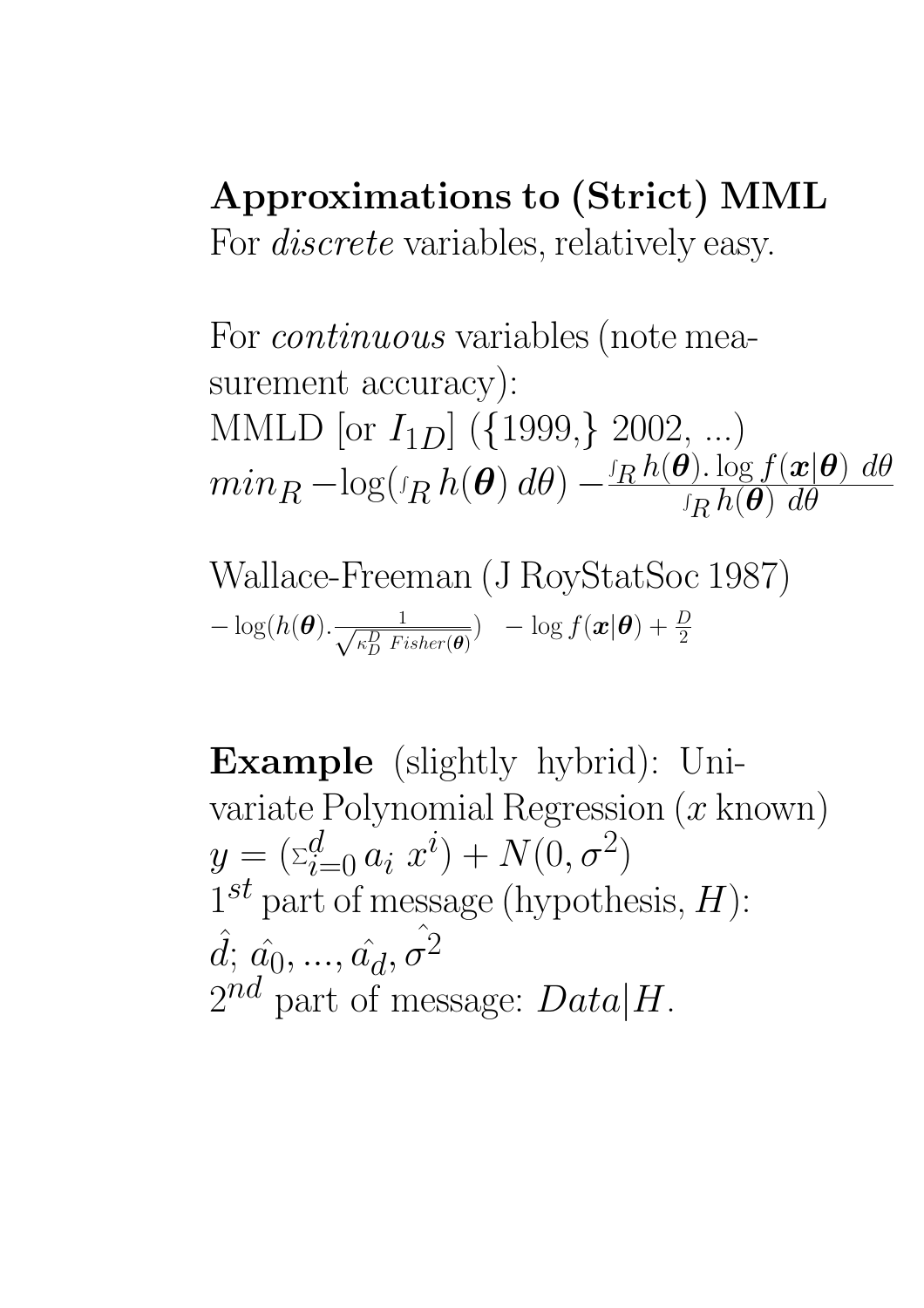Neyman-Scott problem (1948)

We measure  $N$  people's heights  $J$ times each (say  $J = 2$ ) & then infer

- $-\,$  the heights  $\mu_1, ..., \mu_N$  of each of the  $N$  people,
- the accuracy  $(\sigma)$  of the measuring instrument.

We have  $JN$  measurements from which we need to estimate  $N + 1$ parameters.  $JN/(N+1) \leq J$ , so the amount of data per parameter is bounded above (by  $J$ ).

 $\hat{\sigma}_{MaximumLikelihood}^2 \rightarrow \frac{J-1}{J}\sigma^2,$ and so for fixed J as  $N \to \infty$ Maximum Likelihood is statistically inconsistent - under-estimating  $\sigma$  and "finding" patterns that aren't there.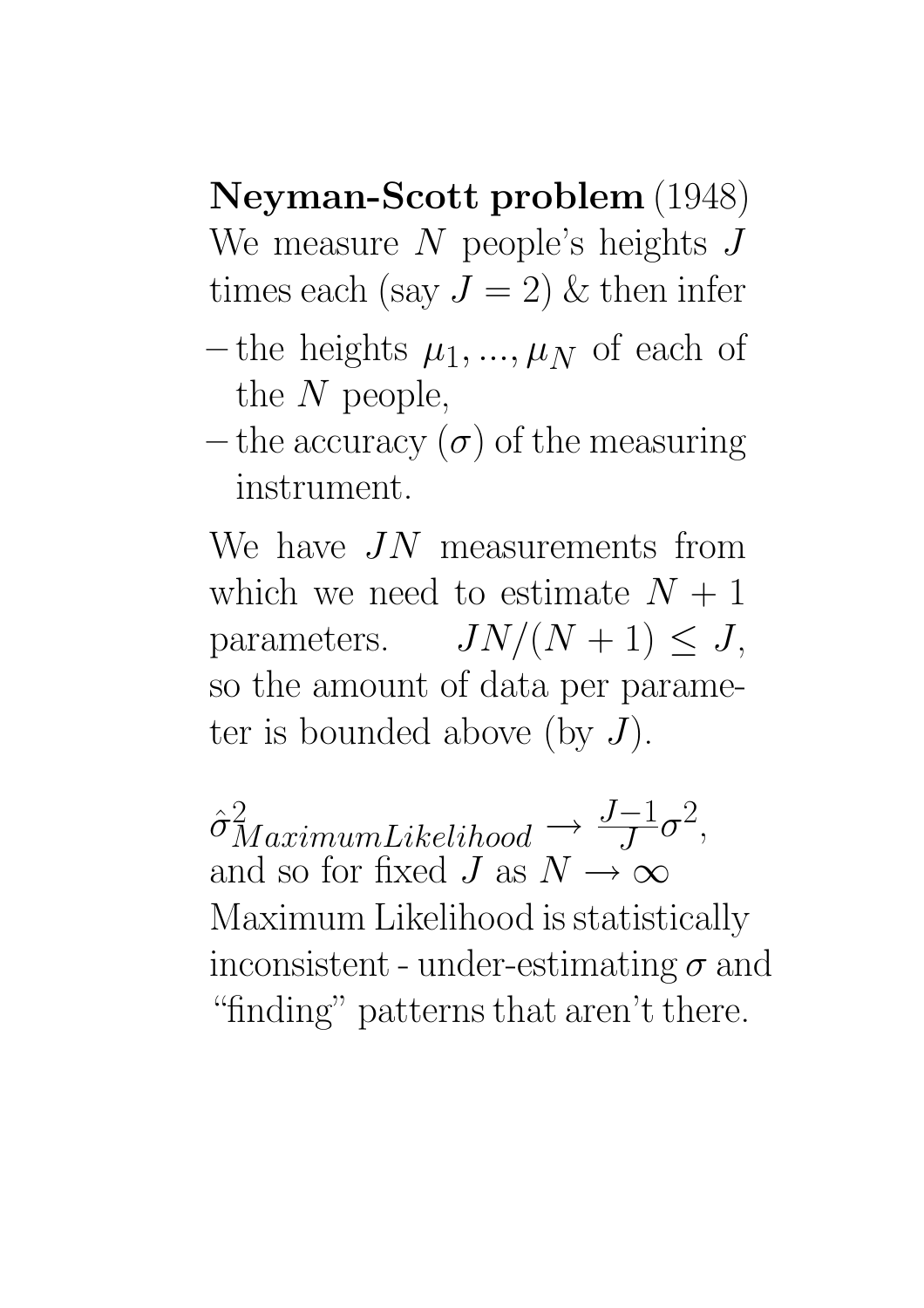# Variants on Neyman-Scott problem

What makes Neyman-Scott difficult is that the amount of data per parameter is bounded above. This is awful for Maximum Likelihood and Akaike's Information Criterion (AIC).

Other examples include

- latent factor analysis
- fully-parameterised mixture modelling

By acknowledging uncertainty (or quantising) when doing parameter estimation, MML is statistically consistent on all of these problems.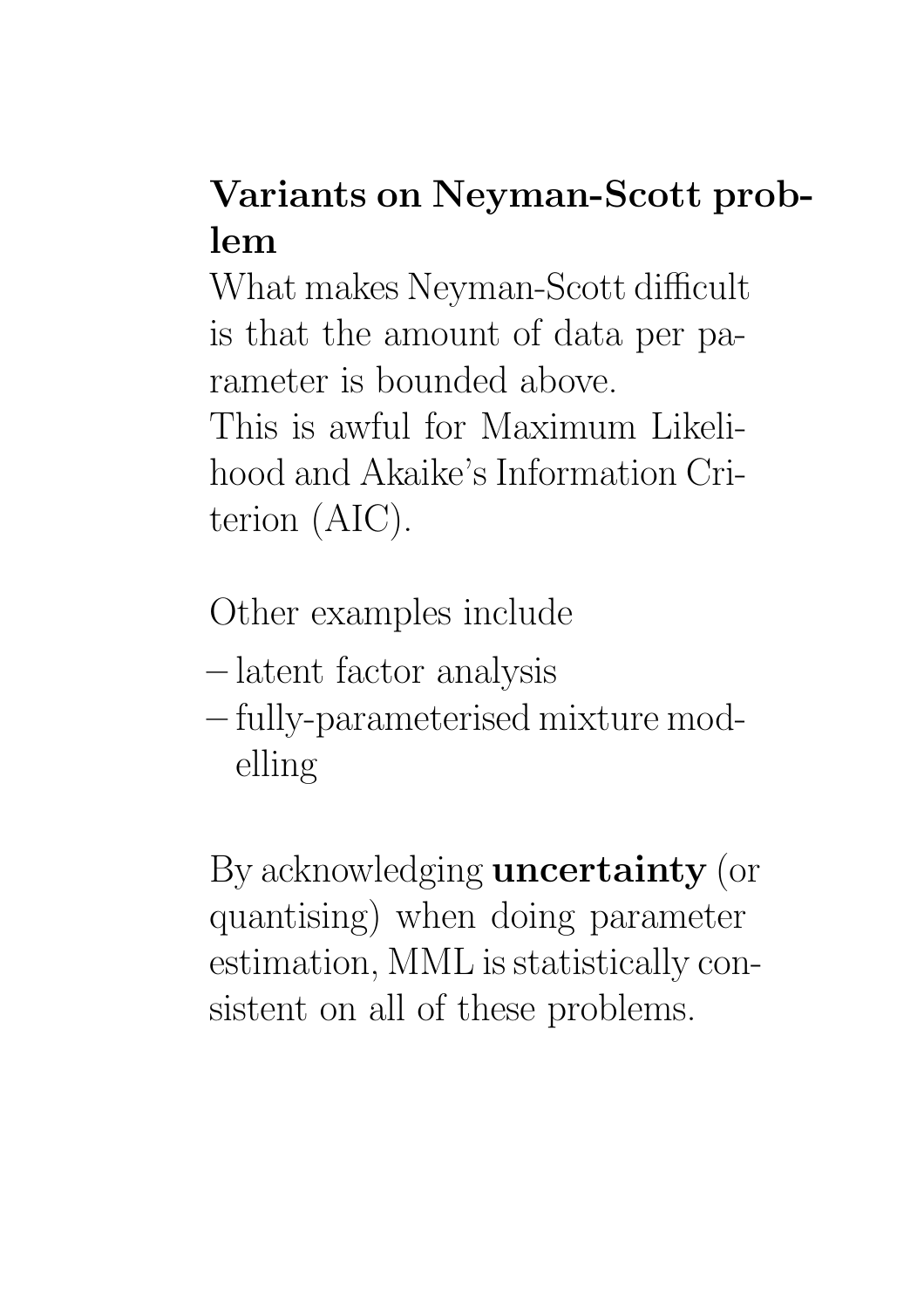MML is about *inference*, seeking the truth.

- It gives a statistically invariant and statistically consistent - Bayesian method of point estimation.
- It gives general consistency results where classical non-Bayesian approaches are known to break down.
- It is also efficient, working well on all range of real inference problems.

Conjecture (1998, ...) that only MML and very closely-related Bayesian methods are in general both statistically consistent and invariant. Back-up Conjecture: If there are any such non-Bayesian methods, they will be far less efficient than MML.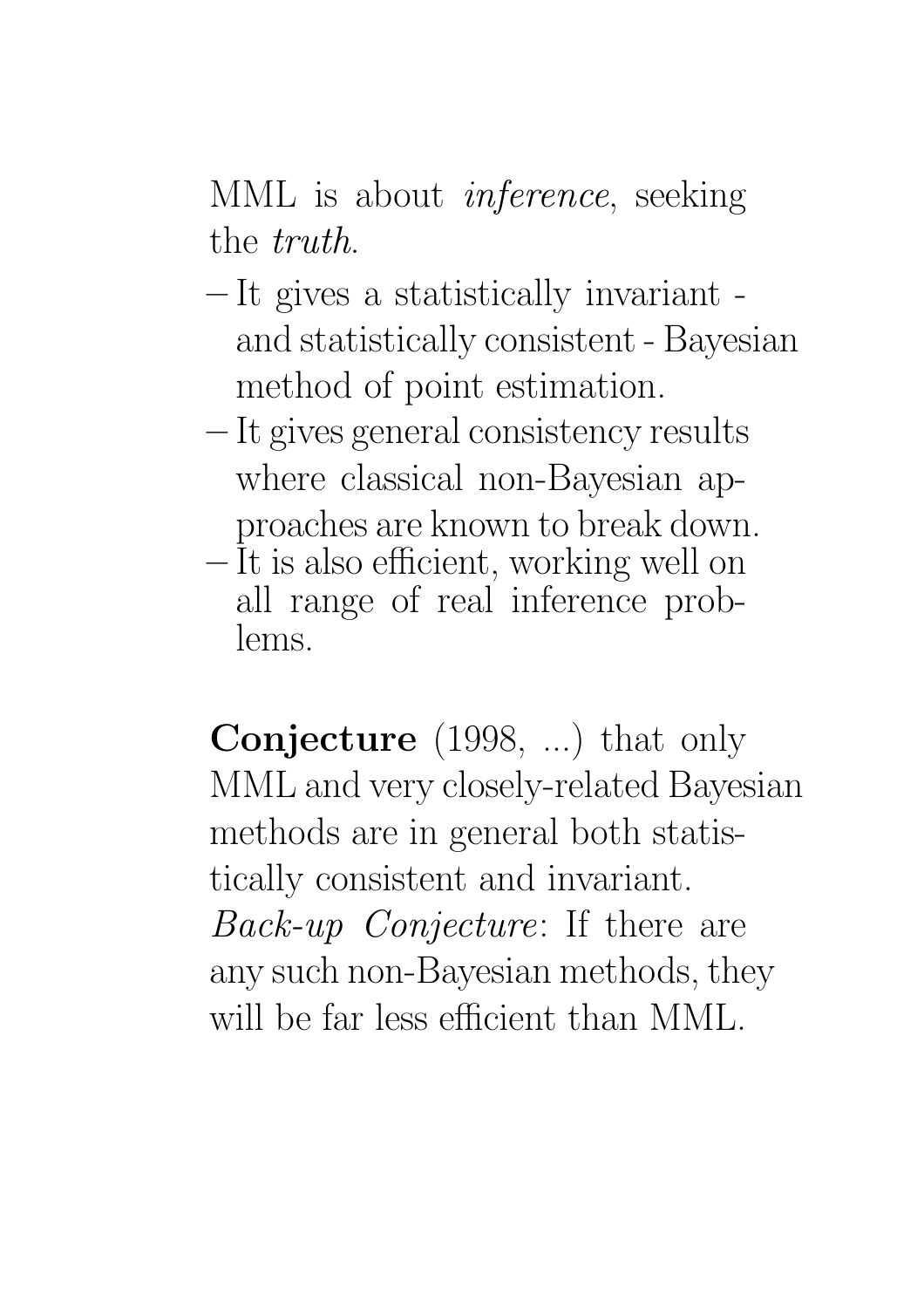Some of MML's many "friends" Scoring probabilistic predictions

MML and Efficient Markets Hypothesis: markets not provably efficient

MML, Kolmogorov complexity and measures of "intelligence"

MML and Econometric Time Series

MML, Entropy and Time's Arrow

MML and Linguistics - inferring "dead" languages

MML, cosmological arguments and "Intelligent Design" (I.D.)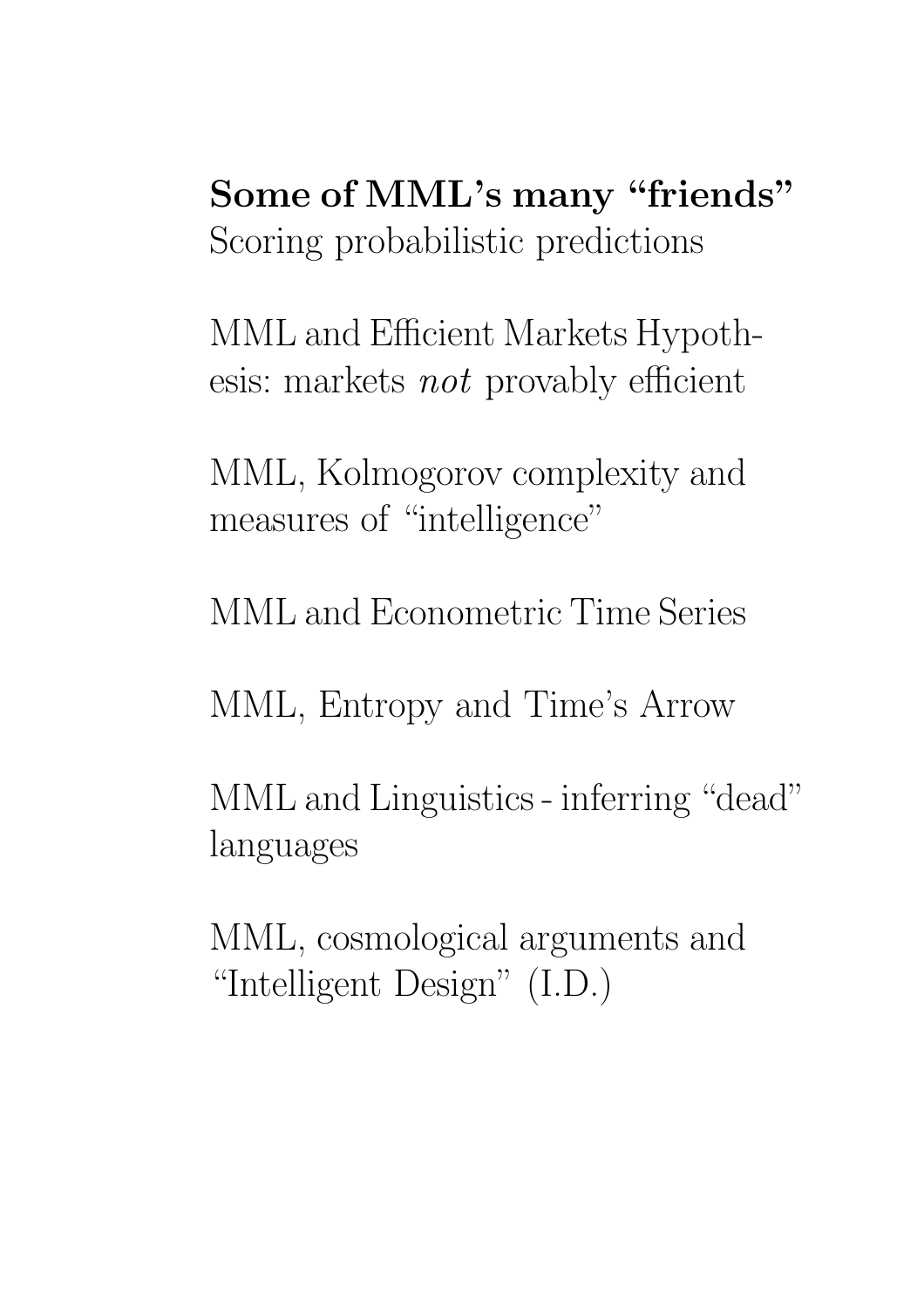#### MML in medicine, psych' & bio': Amer. J. Psychiatry:

Kissane D.W., S. Bloch, D.L. Dowe, R.D. Snyder, P. Onghena, D.P. McKenzie and C.S. Wallace (1996a). The Melbourne Family Grief Study, I: Perceptions of family functioning in bereavement. American Journal of Psychiatry, 153, 650-658.

Kissane D.W., S. Bloch, P. Onghena, D.P. McKenzie, R.D. Snyder, D.L. Dowe (1996b). The Melbourne Family Grief Study, II: Psychosocial morbidity and grief in bereaved families. American Journal of Psychiatry, 153, 659-666.

Pilowsky, I., Levine, S., & Boulton, D.M. (1969). The classification of depression by numerical taxonomy. British Journal of Psychiatry, 115, 937-945.

Prior, R. Eisenmajer, S. Leekam, L. Wing, J. Gould, B. Ong and D. L. Dowe (1998). Are there subgroups within the autistic spectrum? A cluster analysis of a group of children with autistic spectrum disorders. J. Child Psychol. Psychiat. Vol. 39, No. 6, pp893-902

Clarke, D.M., G.C. Smith, D.L. Dowe and D.P. McKenzie (2003). An empirically-derived taxonomy of common distress syndromes in the medically ill. J. Psychosomatic Research 54 (2003) pp323-330.

Edgoose, T., L. Allison and D. L. Dowe (1998). An MML Classification of Protein Structure that knows about Angles and Sequences, pp585-596, Proc. 3rd Pacific Symposium on Biocomputing (PSB-98), Hawaii, U.S.A., January 1998.

etc., ..., etc. etc., ..., etc.